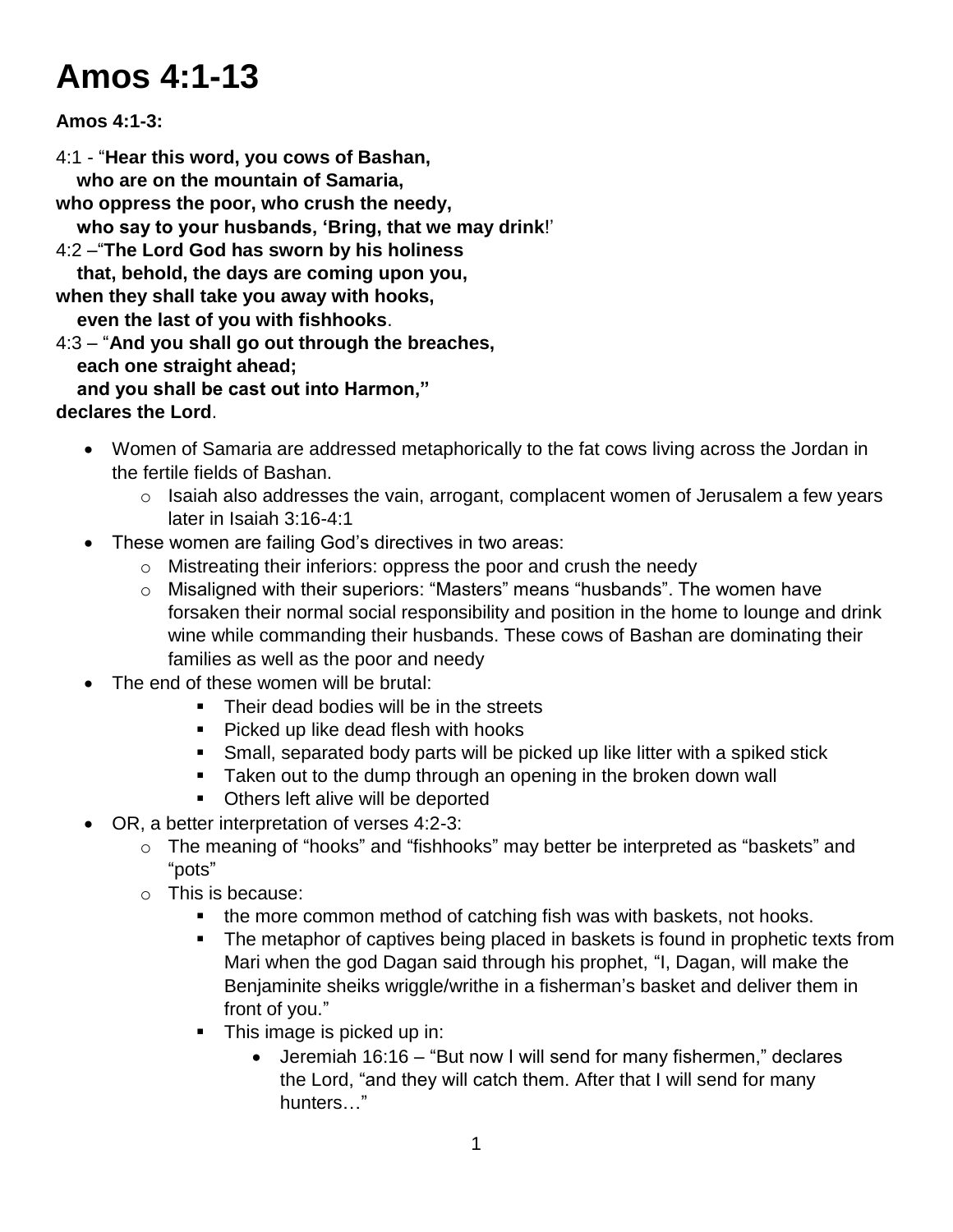- Habakkuk 1:14 "You have made people like the fish in the sea, like the sea creatures that have no ruler. "
- o This translation would read: "And you will be transported in baskets, and the very last one of you, in fishermen's pots."
- The meaning of, "you shall go out through the breaches, each one straight ahead" is that since the destruction of the walls of Samaria will be so torn down every captive will be taken straight out of the city over the collapsed wall instead of through the city gates or one of the few breaches in the wall.
	- $\circ$  Joshua 6:5 and 6:20 "When you hear them sound a long blast on the trumpets, have the whole army give a loud shout; then the wall of the city will collapse and the army will go up, everyone straight in… the men gave a loud shout, the wall collapsed; so everyone charged straight in, and they took the city."

### **Amos 4:4-13**

Outline:

- 1. Sarcastic Call to Illicit Worship (4:4-5)
- 2. Identification of Curses Already Sent (Obvious) as Warnings, but Missed by Israel
	- a. 4:6 Famine
	- b.  $4:7-8$  Drought
	- c. 4:9 Agricultural (Economic) Disaster
	- d. 4:10 Pestilence and War
- 3. Historical Example of the Fifth Cycle of Judgment; God's Judgment is Consistent (4:11)
- 4. Promise the Fifth Cycle of Judgment is Coming (4:12)
- 5. Written Record of an Old Hymn from Samaria's Past Culture that Recognizes the True God (4:13)

Review Leviticus 26

# **Sarcastic Call to Illicit Worship (4:4-5)**

Amos 4:4-5 – "**Come to Bethel, and transgress; Gilgal, and multiply transgression; bring your sacrifices every morning, your tithes every three days; offer a sacrifice of thanksgiving of that which is leavened, and proclaim freewill offerings, publish them; for so you love to do, O people of Israel!" declares the Lord God**."

- Bethel is 10 miles north of Jerusalem.
- Samaria was dedicated to devotions and religious ritual instead of devotion to God and morality.
- The sacrifices and tithes are called "YOUR sacrifices…YOUR tithes". These were not prescribed by the Lord. These rituals impressed the people, but not the Lord.
- The "three days" that the tithes were offered may be:
	- $\circ$  Sarcastically an extreme amount of tithes ridiculously frequent... yet useless.
	- $\circ$  Hypothetically the tithes may have been brought on the third day after arriving.
	- o POINT: Amos is urging them to be even more precise and dedicated to the meaningless rituals they have established
- Note the heptad of seven imperative verbs in 4:4-5:
	- o Come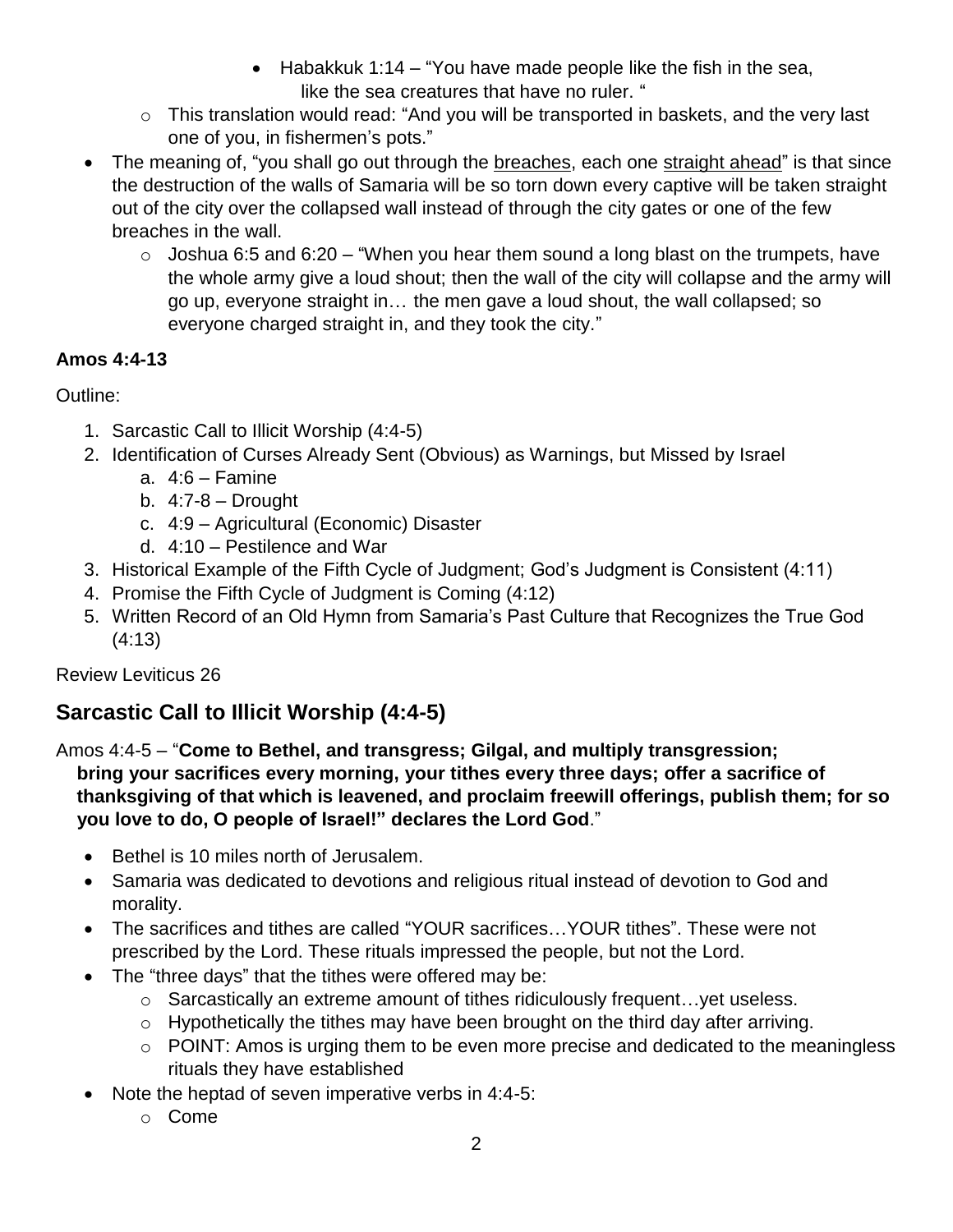- o Transgress
- o Multiply
- o Bring
- o Offer
- o Proclaim
- o Publish
- Amos is mocking them by encouraging them to "proclaim" and "publish" all these fulfilled rituals that they love…but, the Lord calls them sin.
- This pseudo dedication to a false system which was intended to bring them blessing and protection will do just the opposite in God's reality which is introduced in 4:6-10. Amos is telling the Israelites they are going to receive from the Lord exactly the opposite of what they expected.

## **Identification of Curses Sent as Obvious Warnings, but Missed by Israel**

- Amos 4:6-10 "**I gave you cleanness of teeth in all your cities, and lack of bread in all your places, yet you did not return to me," declares the Lord.**
- 4:7 "**I also withheld the rain from you when there were yet three months to the harvest; I would send rain on one city, and send no rain on another city; one field would have rain, and the field on which it did not rain would wither**;
- 4:8 "**so two or three cities would wander to another city to drink water, and would not be satisfied; yet you did not return to me," declares the Lord**.
- 4:9 "**I struck you with blight and mildew; your many gardens and your vineyards, your fig trees and your olive trees the locust devoured; yet you did not return to me," declares the Lord**.
- 4:10 "**I sent among you a pestilence after the manner of Egypt; I killed your young men with the sword, and carried away your horses, and I made the stench of your camp go up into your nostrils; yet you did not return to me," declares the Lord**.
	- Since Israel did not know the Lord and his ways these disasters only served to motivate the Israelites to go further into their false religious system of rituals.
	- Israel's soul could not perceive and respond correctly to these warning signs.
	- 4:6 cleanness of teeth means there was no food to make their teeth dirty.
	- 4:7 "send rain on one city…send no rain on another city" which means this was clearly a divine manifestation of selective raining. It was not natural. People should have took notice.
	- $\bullet$  4:8 due to the lack of rain in certain cities their wells and cisterns dried up. But, even the cities that received rain did not receive enough for the other towns. Dehydration made the people weak so "wandering" means "to reel, to stagger".
	- 4:9 blight and mildew on what did grow
	- 4:10 pestilence and sword resulted in dead bodies and not enough energy, resources or concern for proper funerals.

## **Historical Example of the Fifth Cycle of Judgment; God's Judgment is Consistent** (4:11)